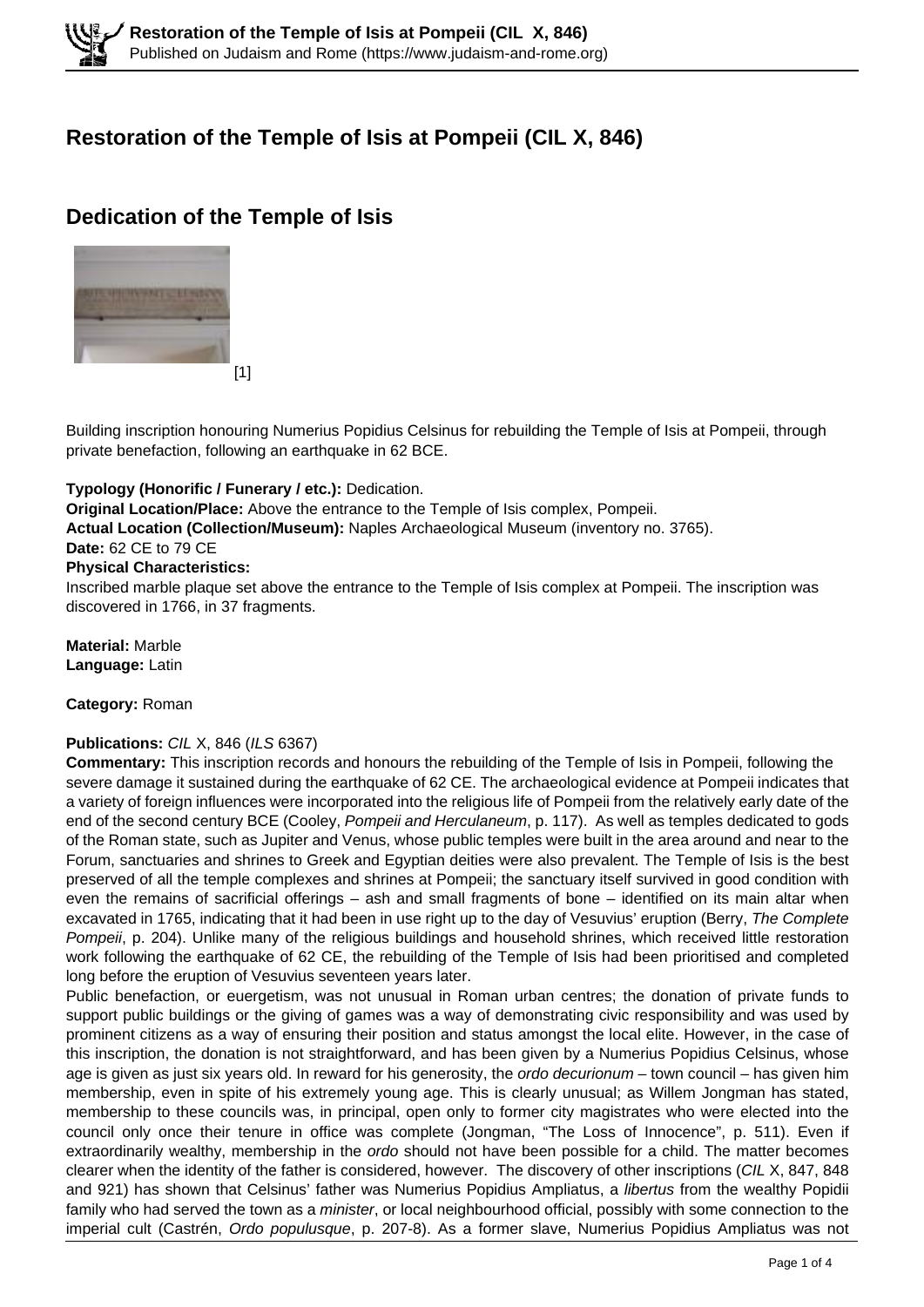eligible for any kind of public magistracy, but the freeborn status of his son Celsinus – which is indicated from the proper filiation of his name – meant that he was. The father therefore invested his own ambitions in the future of his son; by supporting the restoration of the temple, Celsinus was prematurely promoted and able to enter the ordo through the process of adlectio (promotion to higher office), which negated the necessary tenure of a previous office (Jongman, "The Loss of Innocence", p. 511). Although a Roman citizen through manumission, the former status of slave generally precluded a freedman from standing for election to political office, irrespective of how successful he became in future. This produced, as Henrik Mouritsen has identified, a 'glaring case of 'status dissonance', a clash between different parameters of social standing'; in order to bypass this tension, Numerius Popidius Ampliatus invested in the social advancement of his son, contributing as a benefactor to the town and exercising proper civic responsibility (Mouritsen, The Freedman in the Roman World, p. 248). The success of freedmen and their descendants, as is demonstrated here, also supported the continued stability of the aristocratic ordo; Jongman has shown that mortality rates meant that the small number of elite and free families in Pompeii could not alone sustain the numbers required, and so new members must continually be sought. The freeborn status of N. Popidius Ampliatus's son Celsinus, combined with his own wealth, was perhaps adequate reason for his inclusion in the *ordo*; the council's numbers were renewed in a way that did not threaten the political and social capital of the leading citizens of the town, and which did not obviously challenge the social order and legitimacy of its administrative power.

Although the inscription appears to reveal that the primary motivation of the rebuilding of the temple by Numerius Popidius Celsinus and his father was political, there is also a religious aspect to their benefaction that should not be ignored. The Egyptian cult of Isis, along with several other Egyptian deities, had been introduced into Italy in the 2<sup>nd</sup> century BCE; her followers believed that her cult promised eternal life after death, and by the Roman period in Pompeii she had become associated with ideas of resurrection and as a Mother Goddess (Berry, The Complete Pompeii, p. 204). The cult of Isis found particularly strong support in the Campanian region, with many private homes containing references to it within their own household shrines, or *lararia*. It is clear that the cult was of particular significance to this servile branch of the Popidii familiy; the father also dedicated a statue that was excavated from the temple, and their names appear in the floor mosaic of the court of the temple, the ekklesiasterion. It is perhaps striking that such an obviously foreign religious cult found such prominence amongst Roman citizens in Italy, especially given the early ban by the Senate of the active worship of cults such as that of Bacchus, which had been outlawed in Italy in 186 BCE. However, Isis appears to have appealed to the entire social spectrum of Pompeii. The statuettes of Dionysus and Venus that were excavated from the temple complex also 'point to the syncretism of the Isis cult with Graeco-Roman cults connected with fertility and regeneration,' and perhaps therefore explain her popularity (Small, "Religion in the Roman period", p. 188). Although public euergetism and benefaction might more commonly be seen in public buildings of more obviously 'Roman' culture, the approach demonstrated by the father of Numerius Popidius Celsinus here establishes the extent to which the individual might attempt to better one's status according to the expectations and limits set by the Roman state; although foreign, the Temple of Isis was still a public temple, on public land, and therefore 'as plausible a vehicle for social advancement as that of Fortuna Augusta' (Beard, Pompeii, p. 307). The temple was also situated within a local context, and its activity governed by the town council, not directly by the Senate in Rome, meaning that the application of regulations may have been less stringently, or perhaps variously applied. The contribution of the Popidii to the rebuilding of the temple communicated the core civic values and ambition of good Roman citizens, and their devotion to the cult of Isis was indicative of the strength of their piety and commitment. The cult did not need to be more visibly 'Roman' for their benefaction to communicate a message of familial and municipal responsibility.

Keywords in the original language:

- Isis [2]
- aedes [3]
- ordo decurionem [4]
- Popidii [5]
- liberalitas [6]

Thematic keywords: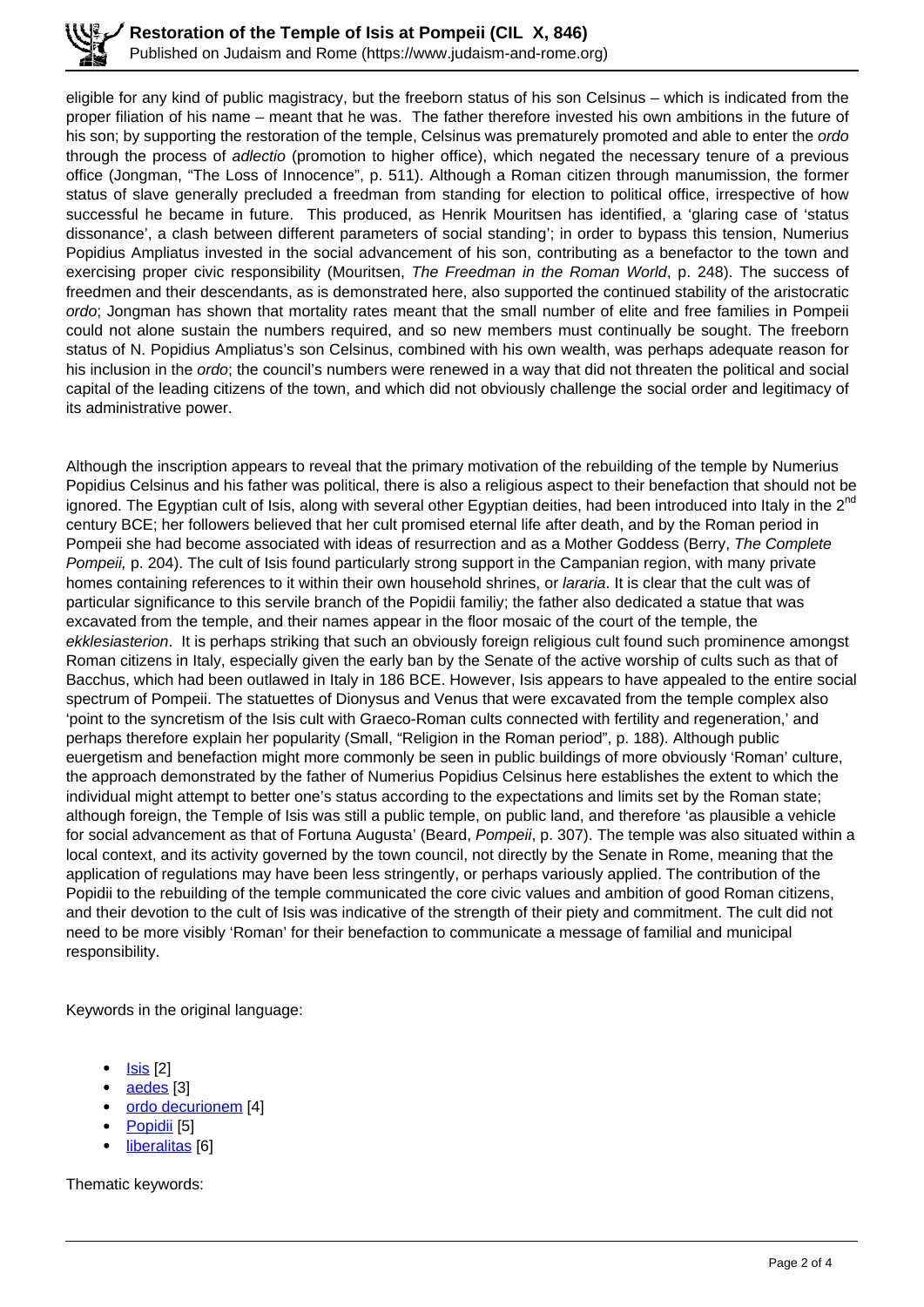- euergetism [7] benefaction [8]
- 
- temple [9]
- magistracy [10]
- freedman [11]
- cult of Isis [12]
- foreign gods [13]
- Pompeii [14]
- ancestry [15]
- descendants [16]
- piety [17]
- social order [18]

**Bibliographical references:** Beard, Mary, *Pompeii: The Life of a Roman Town* [19] (London: Profile Books, 2008)

Berry, Joanne, *The Complete Pompeii* [20] (London: Thames & Hudson, 2013)

Castrén, Paavo, Ordo Populusque Pompeianus. Polity and Society in Roman Pompeii. [21] (Roma: Bardi Editore, 1975)

Cooley, Alison E., Pompeii and Herculaneum. A Sourcebook. [22] (London; New York: Routledge, 2004)

Jongman, Willem M., "The Loss of Innocence" [23], in The World of Pompeii (ed. J.J. Dobbins, P.W. Foss; London, New York: Routledge, 2007), p. 499-517

Mouritsen, Henrik, *The Freedman in the Roman World* [24] (Cambridge, New York: Cambridge University Press, 2011)

 Small, Alastair M., "Urban, suburban and rural religion in the Roman period" [25], in The World of Pompeii (ed. J.J. Dobbins, P.W. Foss; London, New York: Routledge, 2007), p. 184-211

Weidermann, Thomas, **Adults and Children in the Roman Empire** [26] (London, New York: Routledge, 1989) Zanker, Paul, Pompeii. Public and Private Life [27] (Cambridge, Mass.: Harvard University Press, 1998) **Realized by:** 

# Caroline Barron **[28]**



**Source URL:** https://www.judaism-and-rome.org/restoration-temple-isis-pompeii-cil-x-846

#### **Links**

[1] https://www.judaism-and-rome.org/sites/default/files/styles/large/public/image007.jpg?itok=yrxyfIBp

- [2] https://www.judaism-and-rome.org/keywords/isis
- [3] https://www.judaism-and-rome.org/keywords/aedes
- [4] https://www.judaism-and-rome.org/keywords/ordo-decurionem
- [5] https://www.judaism-and-rome.org/keywords/popidii
- [6] https://www.judaism-and-rome.org/keywords/liberalitas
- [7] https://www.judaism-and-rome.org/thematic-keywords/euergetism
- [8] https://www.judaism-and-rome.org/thematic-keywords/benefaction
- [9] https://www.judaism-and-rome.org/thematic-keywords/temple
- [10] https://www.judaism-and-rome.org/thematic-keywords/magistracy
- [11] https://www.judaism-and-rome.org/thematic-keywords/freedman
- [12] https://www.judaism-and-rome.org/thematic-keywords/cult-isis
- [13] https://www.judaism-and-rome.org/thematic-keywords/foreign-gods
- [14] https://www.judaism-and-rome.org/thematic-keywords/pompeii